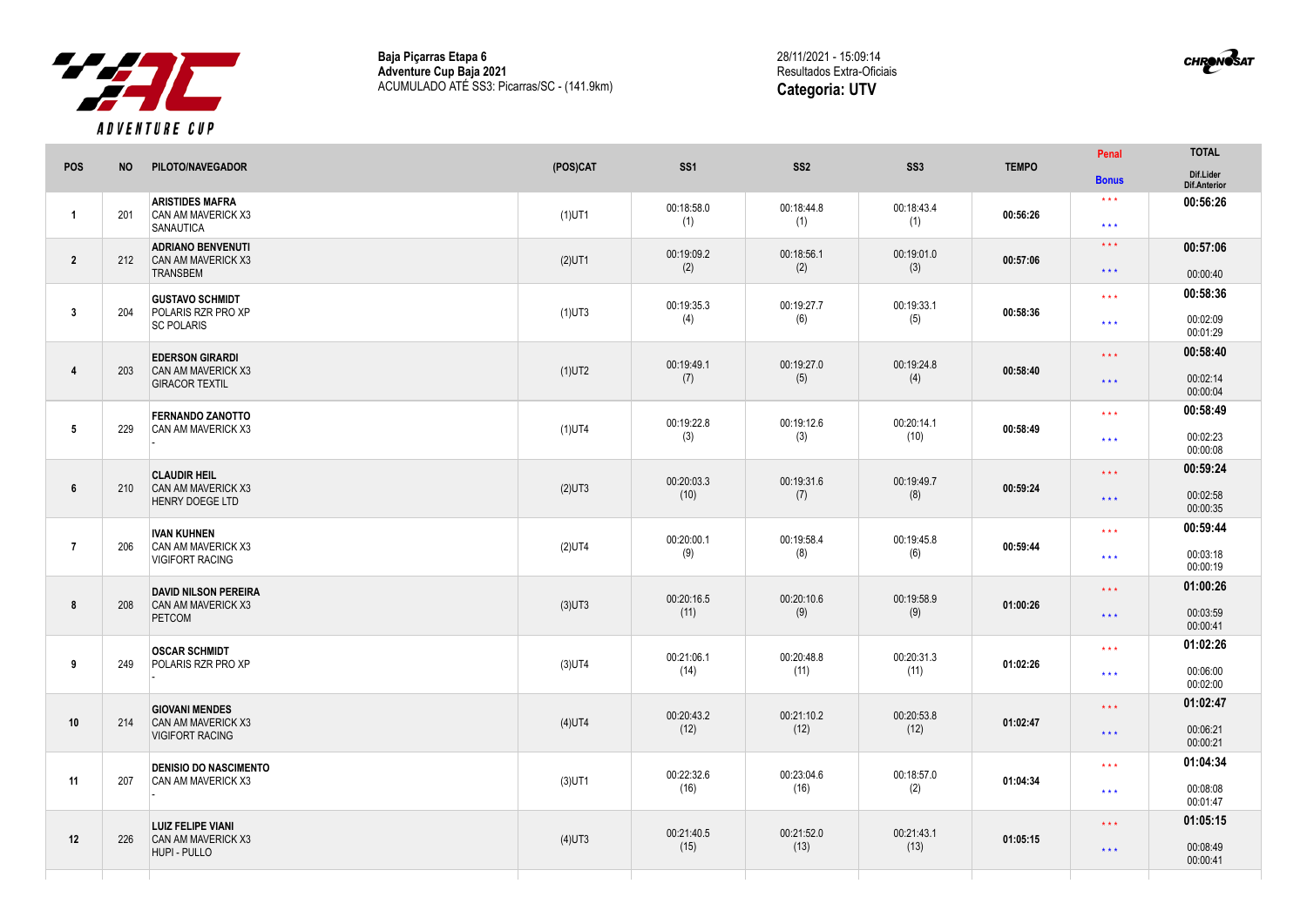| 13 | 230 | <b>THOMPSON BEZERRA</b><br>CAN AM MAVERICK X3    | $(5)$ UT4  | 00:20:47.2<br>(13)                     | 00:20:19.7<br>(10) | 00:26:52.5<br>(16) | 01:07:59 | $\star\star\star$       | 01:07:59             |
|----|-----|--------------------------------------------------|------------|----------------------------------------|--------------------|--------------------|----------|-------------------------|----------------------|
|    |     |                                                  |            |                                        |                    |                    |          | $\star\star\star$       | 00:11:33<br>00:02:43 |
|    |     | <b>EDUARDO MAFRA</b>                             |            | 00:22:59.2                             | 00:22:41.5         | 00:22:35.4         |          | $\star$ $\star$ $\star$ | 01:08:16             |
| 14 | 213 | <b>CAN AM MAVERICK X3</b><br><b>MAFRATEX</b>     | $(5)$ UT3  | (17)                                   | (15)               | (14)               | 01:08:16 | $\star\star\star$       | 00:11:49<br>00:00:16 |
|    |     | <b>CRISTIANO VICENTE</b>                         |            | 00:19:46.1                             | 00:19:14.9         | 00:40:00.0         |          | $\star\star\star$       | 01:19:01             |
| 15 | 202 | CAN AM MAVERICK X3<br><b>MECANICA KEKES</b>      | $(4)$ UT1  | (6)                                    | (4)                | (17)               | 01:19:01 | $\star\star\star$       | 00:22:34<br>00:10:44 |
|    |     | <b>WANDREI DIAS</b>                              |            | 00:19:55.2                             | 00:40:00.0         | 00:19:49.6         |          | $\star$ $\star$ $\star$ | 01:19:44             |
| 16 | 205 | CAN AM MAVERICK X3<br><b>VIGIFORT RACING</b>     | $(2)$ UT2  | (8)                                    | (18)               | (7)                | 01:19:44 | $\star\star\star$       | 00:23:18<br>00:00:43 |
|    |     | <b>EDSON TUZINO NOLE</b>                         |            | 00:23:25.6                             | 00:22:38.0         | 00:40:00.0         |          | $\star\star\star$       | 01:26:03             |
| 17 | 211 | CFMOTO ZFORCE 1000 SPORT<br><b>CFMOTO RACING</b> | $(1)$ UT5  | (18)                                   | (14)               | (17)               | 01:26:03 | $\star\star\star$       | 00:29:37<br>00:06:18 |
|    |     | <b>TIAGO PEAGLE DO NASCIMENTO</b>                |            | 00:40:00.0                             | 00:25:25.6         | 00:24:47.2         |          | $\star\star\star$       | 01:30:12             |
| 18 | 222 | SPORT 100 CANAAN<br><b>BOMPACK RANCING</b>       | $(2)$ UT5  | (19)                                   | (17)               | (15)               | 01:30:12 | $\star\star\star$       | 00:33:46<br>00:04:09 |
|    |     | <b>LEANDER KASMIRSKI</b>                         |            | 00:19:44.2                             | 00:40:00.0         | 00:40:00.0         |          | $\star\star\star$       | 01:39:44             |
| 19 | 225 | CAN AM MAVERICK X3<br>KAIANI                     | $(6)$ UT3  | (5)                                    | (18)               | (17)               | 01:39:44 | $\star\star\star$       | 00:43:18<br>00:09:31 |
|    |     | <b>CLODOALDO PATO</b>                            |            | 00:40:00.0                             | 00:40:00.0         | 00:40:00.0         |          | $\star$ $\star$ $\star$ | 02:00:00             |
| 20 | 209 | CAN AM MAVERICK X3<br><b>MEGA ETIQUETAS</b>      | $(6)$ UT4  | (19)                                   | (18)               | (17)               | 02:00:00 | $\star\star\star$       | 01:03:33<br>00:20:15 |
|    |     | <b>FABIO ROBERTO BECKER</b>                      |            | 00:40:00.0                             | 00:40:00.0         | 00:40:00.0         |          | $\star\star\star$       | 02:00:00             |
| 21 | 215 | POLARIS RZR PRO XP<br><b>GS POLARIS</b>          | $(3)$ UT2  | (19)                                   | (18)               | (17)               | 02:00:00 | $\star\star\star$       | 01:03:33<br>00:00:00 |
|    |     | <b>ROBERTO JUNKES</b>                            |            | 00:40:00.0                             | 00:40:00.0         | 00:40:00.0         |          | $\star$ $\star$ $\star$ | 02:00:00             |
| 22 | 216 | CAN AM MAVERICK X3<br><b>CLINICA SALUS</b>       | $(7)$ UT3  | (19)                                   | (18)               | (17)               | 02:00:00 | $\star\star\star$       | 01:03:33<br>00:00:00 |
|    |     | PEDRO LORENZET                                   |            | 00:40:00.0                             | 00:40:00.0         | 00:40:00.0         |          | $\star$ $\star$ $\star$ | 02:00:00             |
| 23 | 217 | POLARIS RZR PRO XP<br><b>ZET CAPITAL</b>         | $(8)$ UT3  | (19)                                   | (18)               | (17)               | 02:00:00 | $\star\star\star$       | 01:03:33<br>00:00:00 |
|    |     | <b>ARTUR HUSCHER</b>                             |            | 00:40:00.0<br>00:40:00.0<br>00:40:00.0 |                    | $\star\star\star$  | 02:00:00 |                         |                      |
| 24 | 218 | <b>CAN AM MAVERICK X3</b><br><b>NILKO</b>        | $(9)$ UT3  | (19)                                   | (18)               | (17)               | 02:00:00 | $\star\star\star$       | 01:03:33<br>00:00:00 |
|    |     | ELDO UMBELINO JUNIOR                             |            | 00:40:00.0                             | 00:40:00.0         | 00:40:00.0         |          | $\star$ $\star$ $\star$ | 02:00:00             |
| 25 | 219 | CAN AM MAVERICK X3                               | $(10)$ UT3 | (19)                                   | (18)               | (17)               | 02:00:00 | $\star\star\star$       | 01:03:33<br>00:00:00 |
|    |     | <b>KALINE KRUEGER</b>                            |            | 00:40:00.0                             | 00:40:00.0         | 00:40:00.0         |          | $\star\star\star$       | 02:00:00             |
| 26 | 220 | <b>CAN AM MAVERICK X3</b>                        | $(3)$ UT5  | (19)                                   | (18)               | (17)               | 02:00:00 | $\star\star\star$       | 01:03:33<br>00:00:00 |
| 27 | 221 | <b>DANIEL BENDER</b>                             | $(11)$ UT3 | 00:40:00.0                             | 00:40:00.0         | 00:40:00.0         | 02:00:00 | $\star\star\star$       |                      |